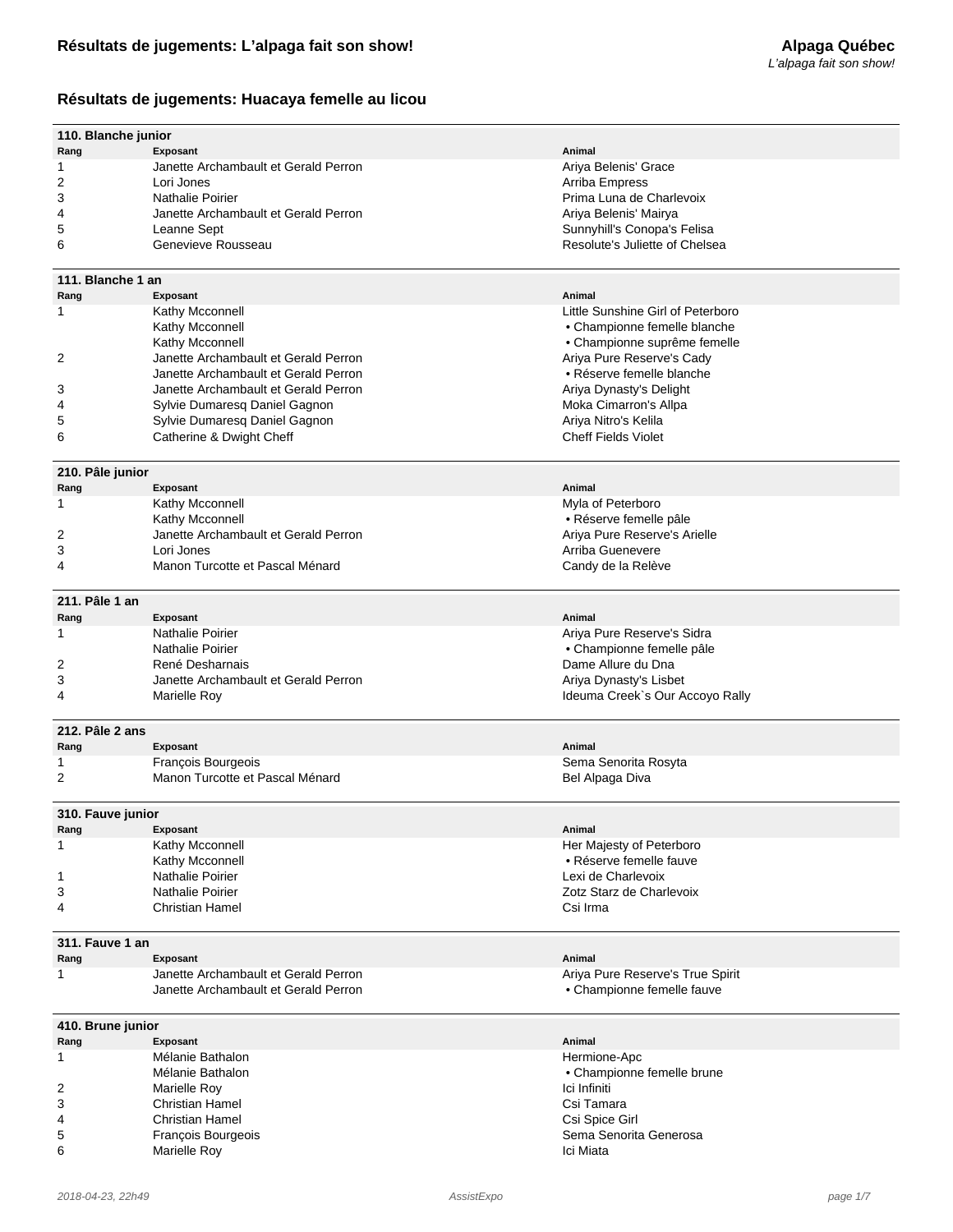# **Résultats de jugements: L'alpaga fait son show!**

| 411. Brune 1 an                 |                                                    | Animal                             |  |  |
|---------------------------------|----------------------------------------------------|------------------------------------|--|--|
| Rang<br>1                       | Exposant<br>Genevieve Rousseau                     | Aero's Myka of Chelsea             |  |  |
|                                 | Genevieve Rousseau                                 | • Réserve femelle brune            |  |  |
| 2                               | Cathy Merkley Trudy McCall                         | Tnc Sia Lata                       |  |  |
| 3                               | Sylvie Dumaresq Daniel Gagnon                      | Moka Cimarron's Sara               |  |  |
| 4                               | René Desharnais                                    | Dame Aureo du Dna                  |  |  |
| 5                               | Catherine & Dwight Cheff                           | <b>Cheff Fields Sierra</b>         |  |  |
|                                 |                                                    |                                    |  |  |
| 510. Noire junior               |                                                    |                                    |  |  |
| Rang                            | Exposant                                           | Animal                             |  |  |
| -1                              | Mélanie Bathalon                                   | Havana-Apc                         |  |  |
|                                 |                                                    |                                    |  |  |
| 511. Noire 1 an                 |                                                    |                                    |  |  |
| Rang                            | Exposant                                           | Animal                             |  |  |
| 1                               | Lori Jones                                         | Arriba Willa                       |  |  |
|                                 | Lori Jones                                         | • Réserve femelle noire            |  |  |
| $\overline{2}$                  | Nathalie Simard                                    | Ideuma Creek's Peruvian Finale II  |  |  |
|                                 |                                                    |                                    |  |  |
| 512. Noire 2 ans                |                                                    |                                    |  |  |
| Rang                            | Exposant                                           | Animal                             |  |  |
| 1                               | Kathy Mcconnell                                    | Luna of Peterboro                  |  |  |
|                                 | Kathy Mcconnell                                    | • Championne femelle noire         |  |  |
| $\overline{2}$                  | François Bourgeois                                 | Sema El Diva                       |  |  |
|                                 |                                                    |                                    |  |  |
| 610. Grise junior               |                                                    |                                    |  |  |
| Rang                            | Exposant                                           | Animal                             |  |  |
| 1                               | Janette Archambault et Gerald Perron               | Super Sonic's Silver & Silk        |  |  |
| $\overline{2}$                  | Claude Lefebvre, Francine Bédard et Geneviève Dubé | Sutton Grey's Shadow               |  |  |
|                                 |                                                    |                                    |  |  |
| 611. Grise 1 an                 |                                                    |                                    |  |  |
| Rang                            | Exposant                                           | Animal                             |  |  |
| -1                              | <b>Nathalie Poirier</b>                            | Chicha Zotz de Charlevoix          |  |  |
|                                 | <b>Nathalie Poirier</b>                            | • Championne femelle grise         |  |  |
| 2                               | Claude Lefebvre, Francine Bédard et Geneviève Dubé | Sutton Natiqua's Fiona             |  |  |
|                                 | Claude Lefebvre, Francine Bédard et Geneviève Dubé | • Réserve femelle grise            |  |  |
| 3                               | Nathalie Simard                                    | Ideuma Creek Wind-Beneath-My-Wings |  |  |
|                                 |                                                    |                                    |  |  |
| 711. Multi 1 an                 |                                                    |                                    |  |  |
| Rang                            | Exposant                                           | Animal                             |  |  |
| 1                               | Claude Lefebvre, Francine Bédard et Geneviève Dubé | Sutton Grey's Soho                 |  |  |
|                                 |                                                    |                                    |  |  |
| <b>Championne femelle grise</b> |                                                    |                                    |  |  |
| Rang                            | Exposant                                           | Animal                             |  |  |
| 1                               | Nathalie Poirier                                   | Chicha Zotz de Charlevoix          |  |  |
|                                 |                                                    |                                    |  |  |
| Réserve femelle grise           |                                                    |                                    |  |  |
| Rang                            | Exposant                                           | Animal                             |  |  |
| 1                               | Claude Lefebvre, Francine Bédard et Geneviève Dubé | Sutton Natiqua's Fiona             |  |  |
|                                 |                                                    |                                    |  |  |
| Championne femelle noire        |                                                    |                                    |  |  |
| Rang                            | Exposant                                           | Animal                             |  |  |
| 1                               | Kathy Mcconnell                                    | Luna of Peterboro                  |  |  |
|                                 |                                                    |                                    |  |  |
| Réserve femelle noire           |                                                    |                                    |  |  |
| Rang                            | Exposant                                           | Animal                             |  |  |
| 1                               | Lori Jones                                         | Arriba Willa                       |  |  |
|                                 |                                                    |                                    |  |  |
| Championne femelle brune        |                                                    |                                    |  |  |
| Rang                            | Exposant                                           | Animal                             |  |  |
| 1                               | Mélanie Bathalon                                   | Hermione-Apc                       |  |  |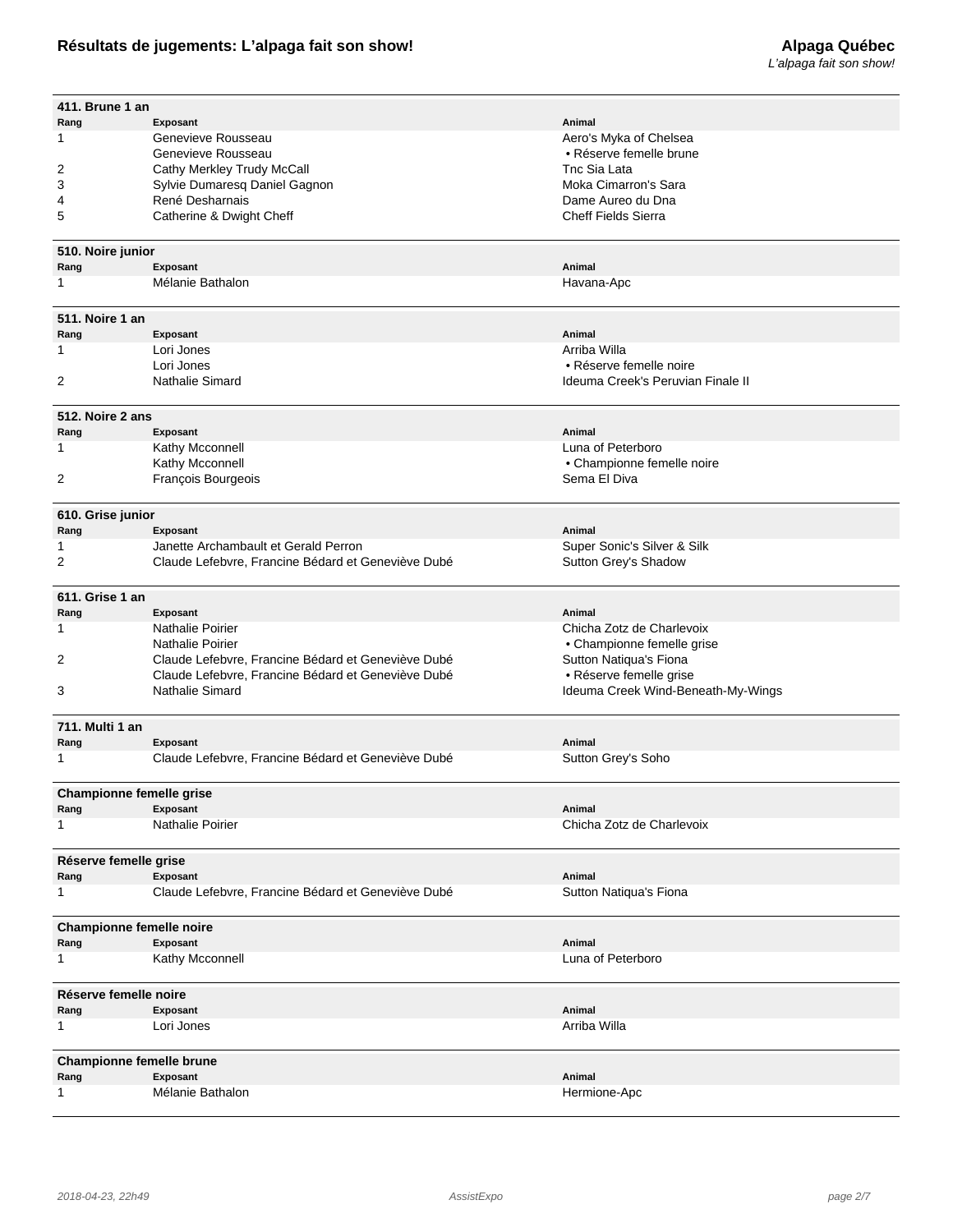# L'alpaga fait son show!

| Réserve femelle brune |                                      |                                   |
|-----------------------|--------------------------------------|-----------------------------------|
| Rang                  | Exposant                             | Animal                            |
| 1                     | Genevieve Rousseau                   | Aero's Myka of Chelsea            |
|                       | <b>Championne femelle fauve</b>      |                                   |
| Rang                  | Exposant                             | Animal                            |
| 1                     | Janette Archambault et Gerald Perron | Ariya Pure Reserve's True Spirit  |
| Réserve femelle fauve |                                      |                                   |
| Rang                  | Exposant                             | Animal                            |
| 1                     | Kathy Mcconnell                      | Her Majesty of Peterboro          |
|                       | Championne femelle pâle              |                                   |
| Rang                  | Exposant                             | Animal                            |
| 1                     | <b>Nathalie Poirier</b>              | Ariya Pure Reserve's Sidra        |
| Réserve femelle pâle  |                                      |                                   |
| Rang                  | Exposant                             | Animal                            |
| 1                     | Kathy Mcconnell                      | Myla of Peterboro                 |
|                       | <b>Championne femelle blanche</b>    |                                   |
| Rang                  | Exposant                             | Animal                            |
|                       | Kathy Mcconnell                      | Little Sunshine Girl of Peterboro |
|                       | Réserve femelle blanche              |                                   |
| Rang                  | Exposant                             | Animal                            |
| 1                     | Janette Archambault et Gerald Perron | Ariya Pure Reserve's Cady         |
|                       | Championne suprême femelle           |                                   |
| Rang                  | Exposant                             | Animal                            |
|                       | Kathy Mcconnell                      | Little Sunshine Girl of Peterboro |

## **Résultats de jugements: Huacaya mâle au licou**

| 100. Blanc junior |                                                           |                               |  |
|-------------------|-----------------------------------------------------------|-------------------------------|--|
| Rang              | Exposant                                                  | Animal                        |  |
| 1                 | Nancy Bouchard                                            | Criadorable Delivrance        |  |
|                   | Nancy Bouchard                                            | • Réserve mâle blanc          |  |
| 2                 | Nathalie Poirier                                          | Zotz Zeke de Charlevoix       |  |
| 3                 | Janette Archambault et Gerald Perron                      | Ariya Pure Reserve's Jeremial |  |
| 4                 | François Bourgeois                                        | Sema Lord Esteban             |  |
| 5                 | Janette Archambault et Gerald Perron                      | Ariya Moonshine's Metatron    |  |
| 6                 | Nancy Bouchard                                            | Criadorable Double D          |  |
| 101. Blanc 1 an   |                                                           |                               |  |
| Rang              | Exposant                                                  | Animal                        |  |
| 1                 | Nathalie Poirier                                          | Zucchero de Charlevoix        |  |
|                   | Nathalie Poirier                                          | • Champion mâle blanc         |  |
| 2                 | Sonia Perron                                              | Moka Esteem's Cuzco           |  |
| 102. Blanc 2 ans  |                                                           |                               |  |
| Rang              | Exposant                                                  | Animal                        |  |
| 1                 | Nathalie Poirier                                          | Charlevoix Risk of Avalanches |  |
| $\overline{2}$    | Janette Archambault et Gerald Perron                      | Ariya Nitro's Cyrano          |  |
| 103. Blanc mature |                                                           |                               |  |
| Rang              | Exposant                                                  | Animal                        |  |
|                   | Karine Davidson Tremblay, Emanuel Caron et Nancy Bouchard | Hummingherd's Armstrong       |  |
| 200. Pâle junior  |                                                           |                               |  |

#### **Rang Exposant Animal** 1 Janette Archambault et Gerald Perron **1988 and 1998 and 1998 and 1998 arithmetic Perron Ariya Pure Reserve's Amanacus**<br>1998 2 **Sir Amber's Spirit du Dna** 2 René Desharnais Chronic Chronic Chronic Chronic Chronic Chronic Chronic Chronic Chronic Chronic Chronic Chronic Chronic Chronic Chronic Chronic Chronic Chronic Chronic Chronic Chronic Chronic Chronic Chronic Chronic Chro 3 René Desharnais Sir Arrow du Dna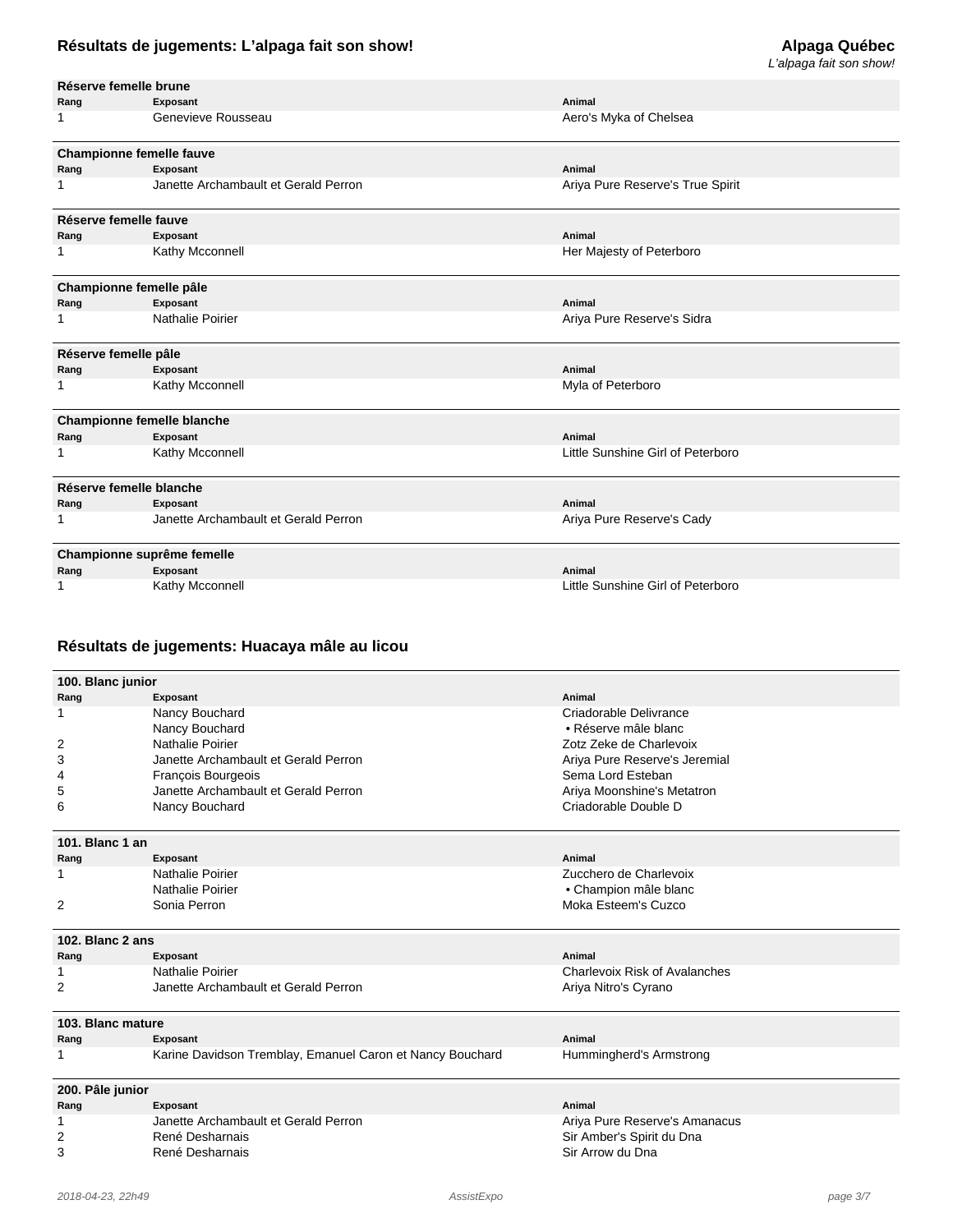|                          |                                                    |                               | L'alpaga fait son show! |
|--------------------------|----------------------------------------------------|-------------------------------|-------------------------|
| 4                        | Karine Davidson Tremblay et Emanuel Caron          | <b>Fibrefine Shadow</b>       |                         |
| 5                        | Lori Jones                                         | Arriba Coty                   |                         |
| 6                        | René Desharnais                                    | Sir Authentik du Dna          |                         |
|                          |                                                    |                               |                         |
| 201. Pâle 1 an           |                                                    |                               |                         |
| Rang                     | <b>Exposant</b>                                    | Animal                        |                         |
| 1                        | Kathy Mcconnell                                    | Lancelot of Peterboro         |                         |
|                          | Kathy Mcconnell                                    | • Réserve mâle pâle           |                         |
|                          |                                                    |                               |                         |
| 202. Pâle 2 ans          |                                                    |                               |                         |
| Rang                     | Exposant                                           | Animal                        |                         |
| 1                        | <b>Nathalie Poirier</b>                            | Seigneurie Blizzard Lachance  |                         |
|                          | <b>Nathalie Poirier</b>                            | • Champion mâle pâle          |                         |
|                          |                                                    |                               |                         |
| 203. Pâle mature         |                                                    |                               |                         |
| Rang                     | Exposant                                           | Animal                        |                         |
| 1                        | Manon Turcotte et Pascal Ménard                    | Arriba Adagio                 |                         |
|                          |                                                    |                               |                         |
| 300. Fauve junior        |                                                    |                               |                         |
| Rang                     | Exposant                                           | Animal                        |                         |
| 1                        | Claude Lefebvre, Francine Bédard et Geneviève Dubé | Sutton's Helix                |                         |
| 2                        | Donna Simmonds                                     | Averegan's Hollister          |                         |
| 3                        | Janette Archambault et Gerald Perron               | Ariya Pure Reserve's Jophiel  |                         |
| 4                        | Kathy Mcconnell                                    | Mikado of Peterboro           |                         |
| 5                        | René Desharnais                                    | Sir Arcade du Dna             |                         |
| 6                        | Janette Archambault et Gerald Perron               | Ariya Pure Reserve's Zadkiel  |                         |
|                          |                                                    |                               |                         |
| 301. Fauve 1 an          |                                                    |                               |                         |
| Rang                     | Exposant                                           | Animal                        |                         |
| 1                        | Daniel Weinfurter                                  | <b>Ccnf Sentinel</b>          |                         |
|                          | Daniel Weinfurter                                  | • Champion mâle fauve         |                         |
|                          | Daniel Weinfurter                                  | • Champion suprême mâle       |                         |
| 2                        | François Bourgeois                                 | Sema Baron Augusto            |                         |
|                          |                                                    |                               |                         |
| 302. Fauve 2 ans         |                                                    |                               |                         |
| Rang                     | Exposant                                           | Animal                        |                         |
| 1                        | Sonia Perron                                       | Finesse Cimarron's Jackson    |                         |
|                          |                                                    |                               |                         |
| 303. Fauve mature        |                                                    |                               |                         |
| Rang                     | Exposant                                           | Animal                        |                         |
| 1                        | <b>Nathalie Poirier</b>                            | Tonto de Charlevoix           |                         |
|                          | Nathalie Poirier                                   | • Réserve mâle fauve          |                         |
|                          |                                                    |                               |                         |
| 400. Brun junior         |                                                    |                               |                         |
| Rang                     | Exposant                                           | Animal                        |                         |
| 1                        | Kathy Mcconnell                                    | Mafasa of Peterboro           |                         |
| 2                        | Janette Archambault et Gerald Perron               | Ariya Pure Reserve's Zacharel |                         |
| 3                        | Lori Jones                                         | Arriba Amador                 |                         |
| 4                        | Cathy Merkley Trudy McCall                         | Tnc Sir Vivor                 |                         |
| 5                        | <b>Nathalie Poirier</b>                            | Zotz Czar de Charlevoix       |                         |
|                          |                                                    |                               |                         |
| 401. Brun 1 an           |                                                    |                               |                         |
| Rang                     | Exposant                                           | Animal                        |                         |
| 1                        | Nathalie Poirier                                   | Zotz Khuno de Charlevoix      |                         |
|                          | Nathalie Poirier                                   | • Champion mâle brun          |                         |
| 2                        | <b>Nathalie Poirier</b>                            | Machk de Charlevoix           |                         |
|                          | Nathalie Poirier                                   | • Réserve mâle brun           |                         |
| 3                        | Kathy Mcconnell                                    | Lindor of Peterboro           |                         |
| 4                        | François Bourgeois                                 | Sema Baron Juan Carlos        |                         |
| 5                        | Alpagas Portneuf                                   | <b>Aportneuf Diablo</b>       |                         |
|                          |                                                    |                               |                         |
|                          |                                                    |                               |                         |
| 403. Brun mature<br>Rang | Exposant                                           | Animal                        |                         |
| 1                        | Alpagas Portneuf                                   | Waf Divano                    |                         |
|                          |                                                    |                               |                         |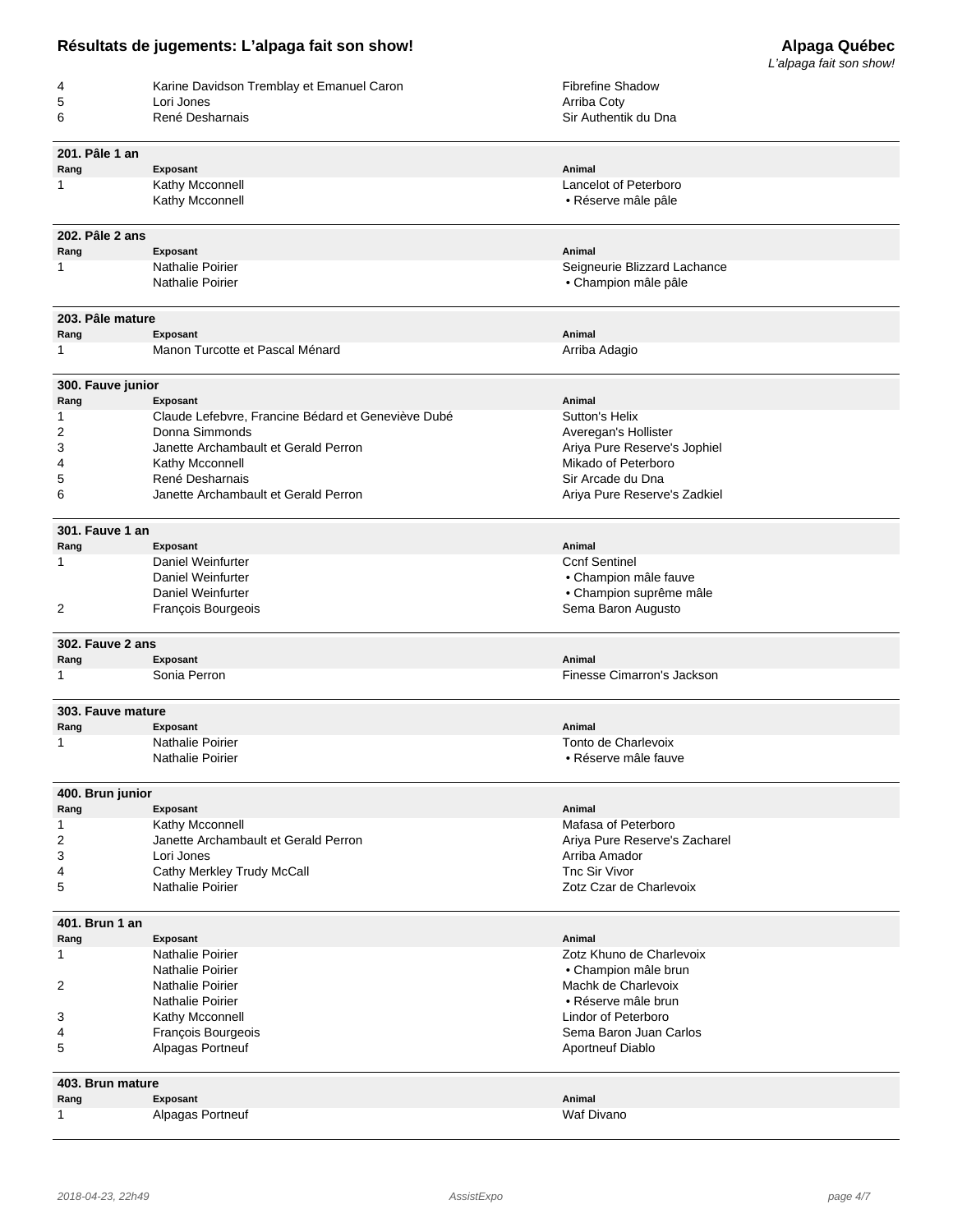# **Résultats de jugements: L'alpaga fait son show!**

| 500. Noir junior           |                                                    |                               |
|----------------------------|----------------------------------------------------|-------------------------------|
| Rang                       | Exposant                                           | Animal                        |
| 1                          | Donna Simmonds                                     | Averegan's Argonaught         |
|                            | Donna Simmonds                                     | • Champion mâle noir          |
| 2                          | Claude Lefebvre, Francine Bédard et Geneviève Dubé | Sutton's Harper               |
| 3                          | Lori Jones                                         | Arriba Triton                 |
| 4                          | Genevieve Rousseau                                 | Aero's Romeo of Chelsea       |
| 5                          | Janette Archambault et Gerald Perron<br>Lori Jones | Ariya Pure Reserve's Raphael  |
| 6                          |                                                    | Arriba Magnetic               |
| 501. Noir 1 an             |                                                    |                               |
| Rang                       | Exposant                                           | Animal                        |
| 1                          | Donna Simmonds                                     | Averegan's Argo               |
|                            | Donna Simmonds                                     | • Réserve mâle noir           |
| 2                          | Marielle Roy                                       | Ideuma Hills Peruvian Warrior |
|                            |                                                    |                               |
| 502. Noir 2 ans            |                                                    |                               |
| Rang                       | Exposant                                           | Animal                        |
| 1                          | Nathalie Simard                                    | Ici Mack                      |
|                            |                                                    |                               |
| 600. Gris junior           |                                                    |                               |
| Rang<br>1                  | Exposant<br>Janette Archambault et Gerald Perron   | Animal                        |
|                            |                                                    | Ariya Maringo's Xander        |
| 700. Multi junior          |                                                    |                               |
| Rang                       | Exposant                                           | Animal                        |
| 1                          | Nathalie Poirier                                   | Zotz Chico de Charlevoix      |
|                            |                                                    |                               |
| Champion mâle noir         |                                                    |                               |
| Rang                       | Exposant                                           | Animal                        |
| 1                          | Donna Simmonds                                     | Averegan's Argonaught         |
|                            |                                                    |                               |
| Réserve mâle noir          |                                                    |                               |
| Rang                       | Exposant                                           | Animal                        |
| 1                          | Donna Simmonds                                     | Averegan's Argo               |
| Champion mâle brun         |                                                    |                               |
| Rang                       | Exposant                                           | Animal                        |
| $\mathbf{1}$               | Nathalie Poirier                                   | Zotz Khuno de Charlevoix      |
|                            |                                                    |                               |
| Réserve mâle brun          |                                                    |                               |
| Rang                       | Exposant                                           | Animal                        |
| 1                          | Nathalie Poirier                                   | Machk de Charlevoix           |
|                            |                                                    |                               |
| Champion mâle fauve        |                                                    |                               |
| Rang                       | Exposant                                           | Animal                        |
| $\mathbf{1}$               | Daniel Weinfurter                                  | <b>Ccnf Sentinel</b>          |
|                            |                                                    |                               |
| Réserve mâle fauve<br>Rang | Exposant                                           | Animal                        |
| $\mathbf 1$                | Nathalie Poirier                                   | Tonto de Charlevoix           |
|                            |                                                    |                               |
| Champion mâle pâle         |                                                    |                               |
| Rang                       | Exposant                                           | Animal                        |
| 1                          | Nathalie Poirier                                   | Seigneurie Blizzard Lachance  |
|                            |                                                    |                               |
| Réserve mâle pâle          |                                                    |                               |
| Rang                       | Exposant                                           | Animal                        |
| $\mathbf{1}$               | Kathy Mcconnell                                    | Lancelot of Peterboro         |
| Champion mâle blanc        |                                                    |                               |
| Rang                       | Exposant                                           | Animal                        |
| $\mathbf{1}$               | Nathalie Poirier                                   | Zucchero de Charlevoix        |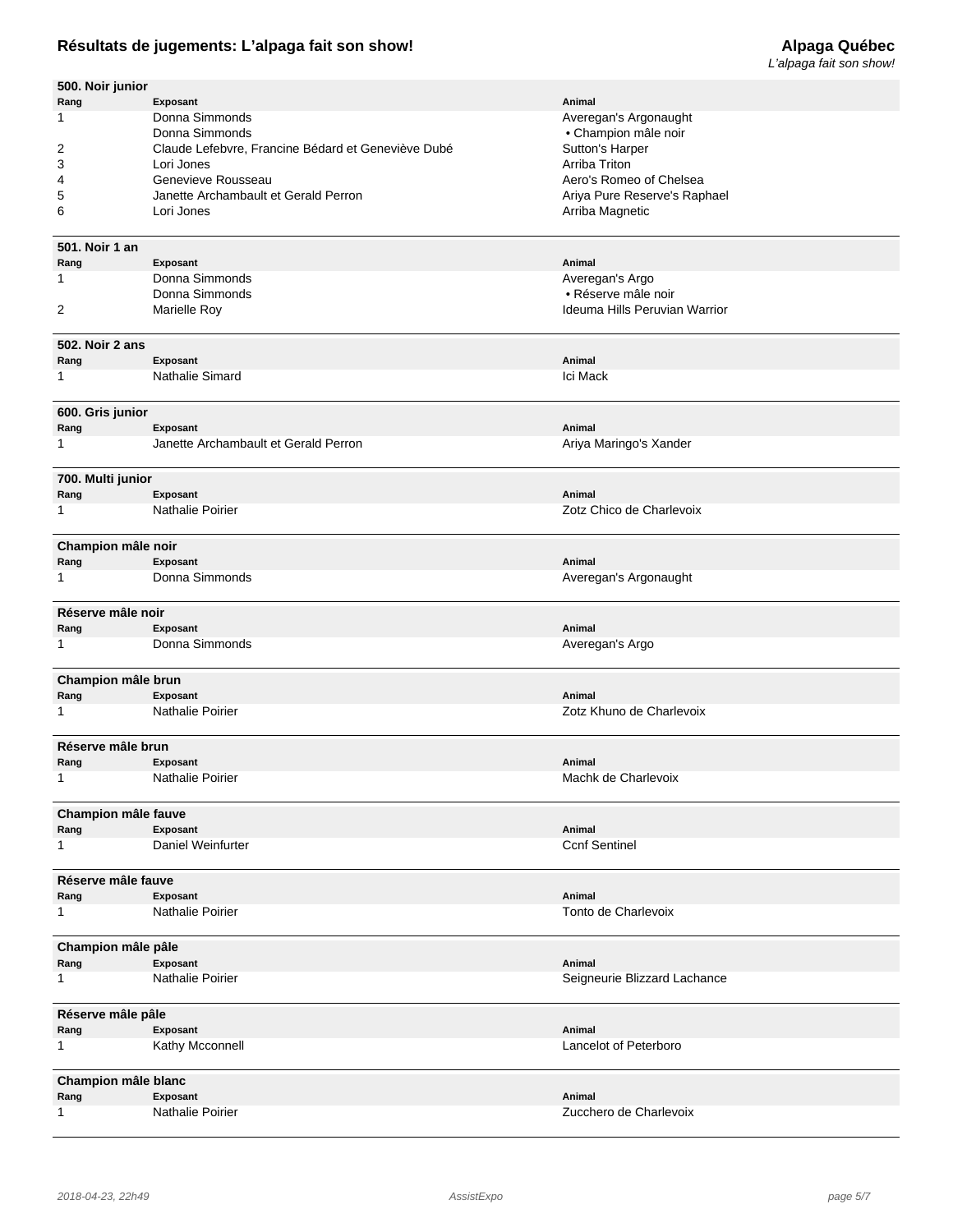# L'alpaga fait son show!

| Réserve mâle blanc |                |        |
|--------------------|----------------|--------|
| Rang               | Exposant       | Animal |
| -1                 | Nancy Bouchard | Criado |

|      | Champion suprême mâle |        |
|------|-----------------------|--------|
| Rang | Exposant              | Animal |
|      | Daniel Weinfurter     | Ccnf S |

#### **Résultats de jugements: Suri mâle au licou**

| 500. Noir junior |                                  |                        |
|------------------|----------------------------------|------------------------|
| Rang             | Exposant                         | Animal                 |
|                  | Natacha Gagné et Daniel Poissant | Poissant's Daniel Paul |

## **Résultats de jugements: Suri femelle au licou**

| 210. Pâle junior |                                  |                         |  |
|------------------|----------------------------------|-------------------------|--|
| Rang             | Exposant                         | Animal                  |  |
|                  | Natacha Gagné et Daniel Poissant | Poissant's Elodie Peach |  |
|                  |                                  |                         |  |
|                  |                                  |                         |  |
| 212. Pâle 2 ans  |                                  |                         |  |
| Rang             | Exposant                         | Animal                  |  |

## **Résultats de jugements: Progéniture**

| 900. Mâle (Get of sire)        |                                                           |                          |  |
|--------------------------------|-----------------------------------------------------------|--------------------------|--|
| Rang                           | Exposant                                                  | Animal                   |  |
|                                | Nathalie Poirier                                          | Zotz de Charlevoix       |  |
| 2                              | Donna Simmonds                                            | Xanadu P. Resolute       |  |
| 3                              | Karine Davidson Tremblay, Emanuel Caron et Nancy Bouchard | Hummingherd's Armstrong  |  |
| 4                              | Janette Archambault et Gerald Perron                      | Xclipse's Belenis        |  |
| 5                              | Janette Archambault et Gerald Perron                      | Snowmass Pure Reserve Xx |  |
|                                |                                                           |                          |  |
| 901. Femelles (Produce of Dam) |                                                           |                          |  |

**Rang Exposant Animal** 1 **1** Nathalie Poirier Saints Alpacas Aluna Nathalie Poirier Saints Alpacas Aluna Nathalie Poirier Saints Alpacas Aluna

### **Résultats de jugements: Présentation**

| 920. Jeune éleveur - Junior |                |                        |  |
|-----------------------------|----------------|------------------------|--|
| Rang                        | Exposant       | Animal                 |  |
|                             | Nancy Bouchard | Criadorable Delivrance |  |
|                             | Nancy Bouchard | Criadorable Obi        |  |
|                             | Nancy Bouchard | Criadorable Double D   |  |

### **Résultats de jugements: Les 3 Meilleurs**

| 910. Les 3 Meilleurs |                                      |                                  |  |  |
|----------------------|--------------------------------------|----------------------------------|--|--|
| Rang                 | Exposant                             | Animal                           |  |  |
|                      | Janette Archambault et Gerald Perron | Ariya Pure Reserve's True Spirit |  |  |
|                      | Kathy Mcconnell                      | Her Majesty of Peterboro         |  |  |
| 3                    | Nathalie Poirier                     | Zucchero de Charlevoix           |  |  |

## **Résultats de jugements: Élevé et Possédé - Mâle**

Criadorable Delivrance

**Ccnf Sentinel**